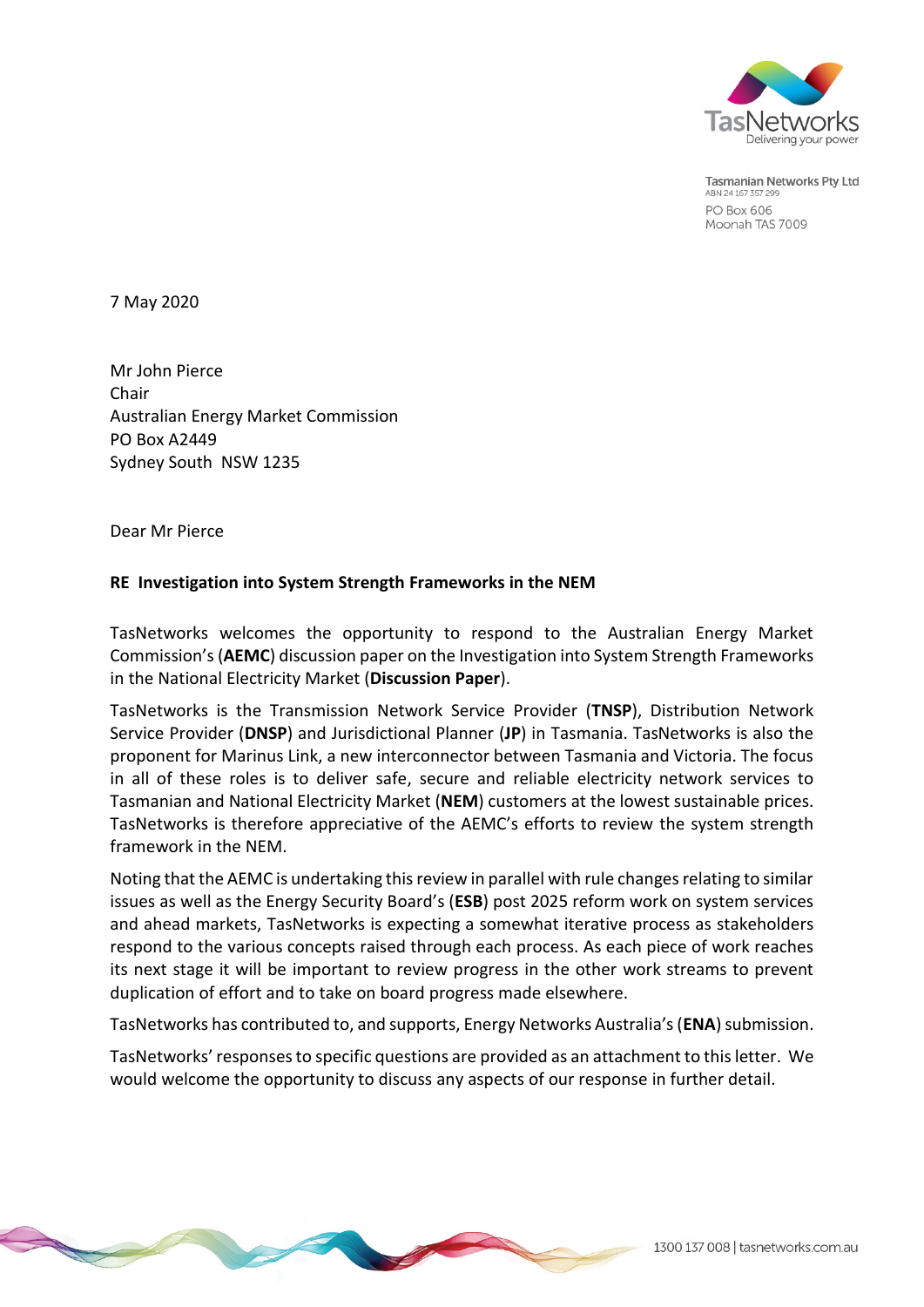Should you have any questions, please contact Chantal Hopwood, Leader Regulation, via email [\(chantal.hopwood@tasnetworks.com.au\)](mailto:chantal.hopwood@tasnetworks.com.au) or by phone on (03) 6271 6511.

Yours sincerely

 $N\cdot n$ 

Wayne Tucker General Manager, Regulation, Policy and Strategic Asset Management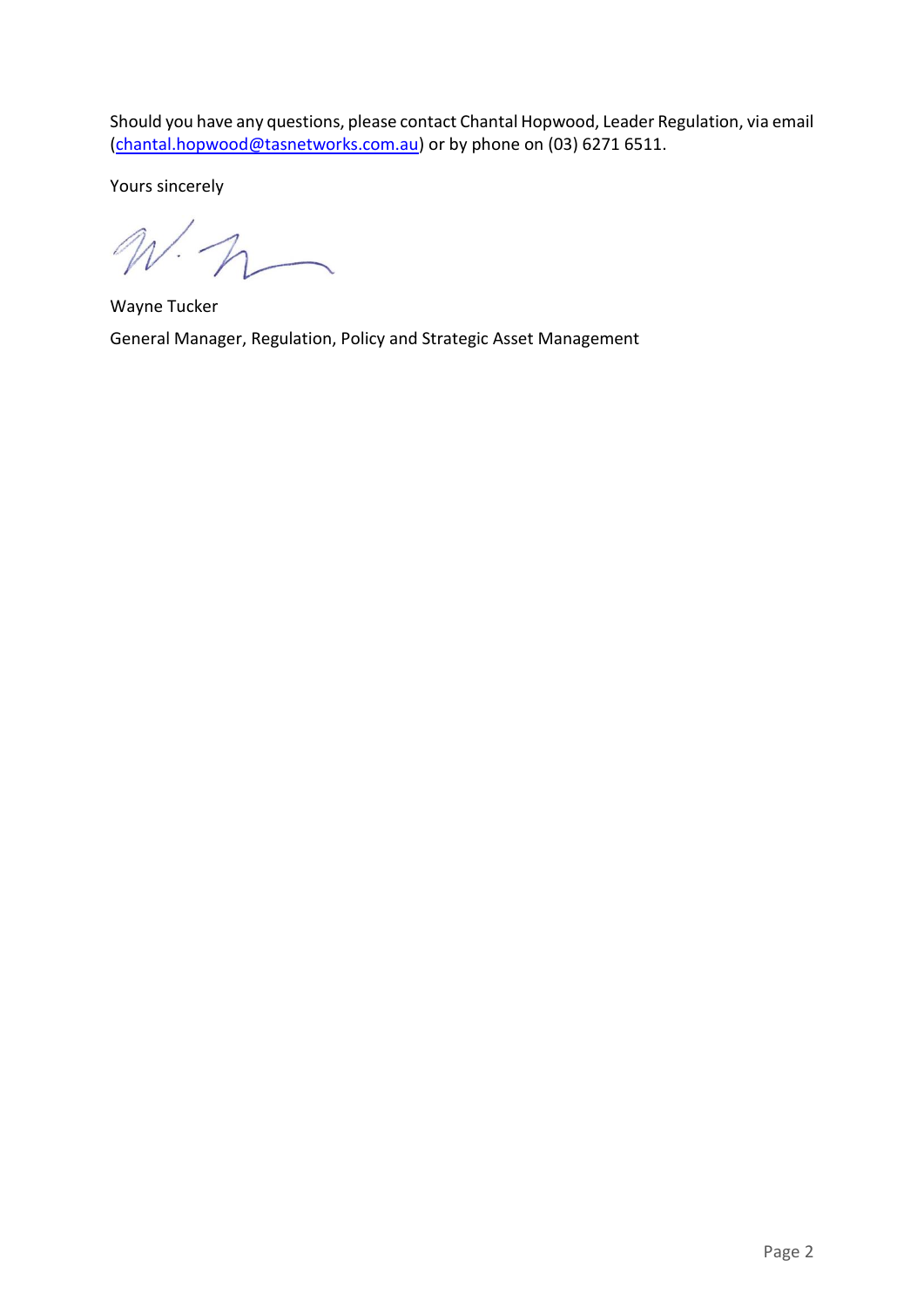#### **TasNetworks detailed responses to issues raised by the AEMC**

#### **1. Minimum system strength framework**

TasNetworks agrees that the issues with minimum system strength highlighted by the AEMC are worthy of review. From our perspective, the objective should be to further enhance the minimum system strength aspects of the framework, rather than assume a wholesale change to the entire system strength framework is required. We contend that elements of the existing minimum system strength framework are already applied in an appropriate manner to cater for both normal operating conditions as well as clearly defined outage events (including credible contingencies and reclassifications).

Potential enhancements include how to better manage longer term forecasting and planning (of system strength requirements) to enable TNSPs to coordinate future network developments. This would enable the adoption of proactive strategies rather than having to react to change almost 'as it happens'. Another enhancement would be to consider, in addition to the impact of intermittent renewables (both large and small scale), the impact of a reduction in system operational demand and the feedback effect this would have on 'typical' generation dispatch requirements.

TasNetworks is already utilising a combination of contracted *system strength services* and network constraints to manage minimum system strength scenarios. Given the lack of extended operational experience with the new rule mechanisms, TasNetworks would prefer to see any changes to the framework which impact on operational time frames to be introduced in an incremental staged manner. We expect that process improvements will likely be identified over time as learnings occur.

TasNetworks acknowledges that the defined minimum levels of system strength (and inertia) currently required to be maintained do not include a substantiative margin to provide added resilience for non-credible contingencies (of various criticality from N-1+ to N-M events). While doing so would obviously be of technical benefit to the power system, it would first be necessary to define 'how much resilience' is appropriate and then consider the corresponding cost of delivery.

In TasNetworks' view, while the intent is technically sound, there is a significant amount of thinking and analysis to do to progress this particular concept including the intended scope (expectation) of emergency frequency control schemes such as that provided by under frequency load shedding (**UFLS**). What non-credible contingencies should the system have a high probability of surviving as compared to 'best endeavours with no guarantees'? TasNetworks has previously floated the concept of 'reference contingency events' which may prove relevant to future deliberations in this space. Previous AEMC reviews have considered the increasing level of uncertainty that needs to be managed in an operational environment. The application of the 'resilience concept' to system strength is really just an extension to that discussion in our opinion.

#### **2. Do no harm framework**

TasNetworks broadly agrees with the issues raised by the AEMC, noting that system strength impact assessments involved in the connection of each new generator are at times both intensive and an iterative process.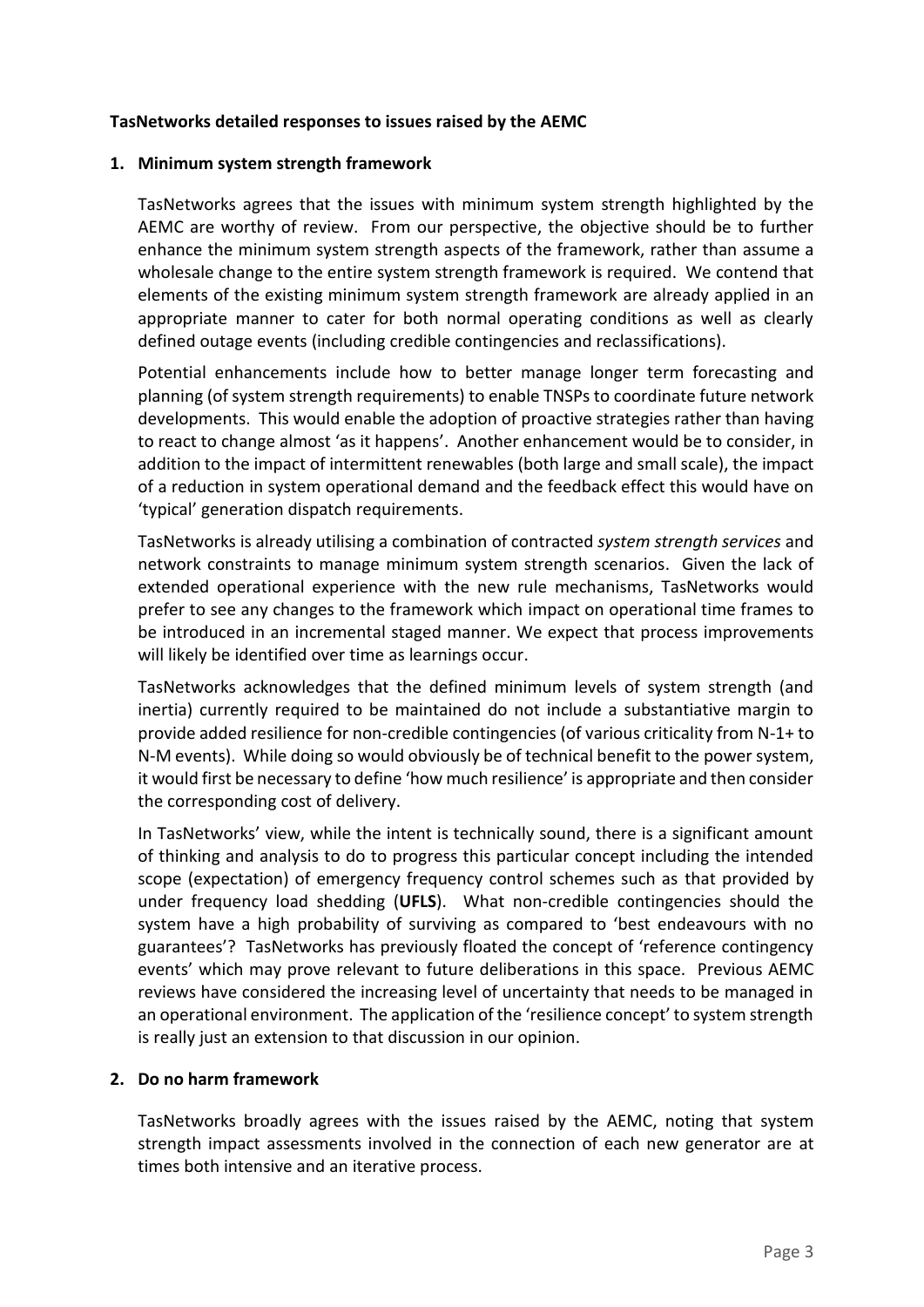From our perspective, a significant consideration is how best to coordinate system strength remediation schemes across multiple independent projects so as to deliver the best outcomes for generation developers as well as other stakeholders. This issue can arise in various combinations, for example:

- Projects are in practice occurring concurrently or have near equivalent development time frames.
- There is a high degree of certainty that multiple projects will progress in a given area of the network, but may be physically executed at different points in time after the 'first mover'.
- One project is progressing in an area of the network that is earmarked for future development opportunities (REZ as an example), with timing and scale of subsequent developments being uncertain.

We concur that there is value in considering rules based mechanisms that promote and incentivise scale efficient solutions which support the connection of more than just one specific *generating system*. That is, to encourage solutions that take into account the surrounding network circumstances. Design considerations should extend beyond just 'the provision of fault current' and look to address the broader requirements of the network where cost effective, including, for example, the provision of inertia or voltage control capability (across different time frames).

There will be situations where a centrally coordinated solution will ultimately deliver the best outcome for all concerned, including customers. As mentioned in the Discussion Paper, differing project schedules and cost allocation methodologies are but two significant challenges to be considered as part of this exercise.

# **3. Characterisation of system strength**

TasNetworks is of the view that the specific issues grouped under the general heading of 'system strength' need to be clearly documented and agreed as a first step in the framework review process. While industry understanding of the technical issues being experienced across the NEM has certainly improved (and will continue to evolve), there is still work to be done to define the framework elements which require further refinement.

While the provision of 'fault current' is an important element, it is not the only issue to be addressed. The impacts of insufficient system strength can manifest in many ways across different timeframes and can be effectively solved by various mitigation measures depending on the exact needs of the power system, including through the use of Flexible AC Transmission System (**FACTS**) devices in certain circumstances. It is important that potential solutions to problems are not inadvertently overlooked or inappropriately dismissed without the appropriate level of consideration.

On this basis, TasNetworks contends that there is scope to review the National Electricity Rules (**NER**) system strength service definition. While contribution to three-phase fault level will continue to be important, other factors are also relevant and dependent on the performance characteristics of the network and generating equipment installed. As noted above, TasNetworks would prefer to see incremental change introduced in a staged manner rather than a reflex response to any specific review outcomes.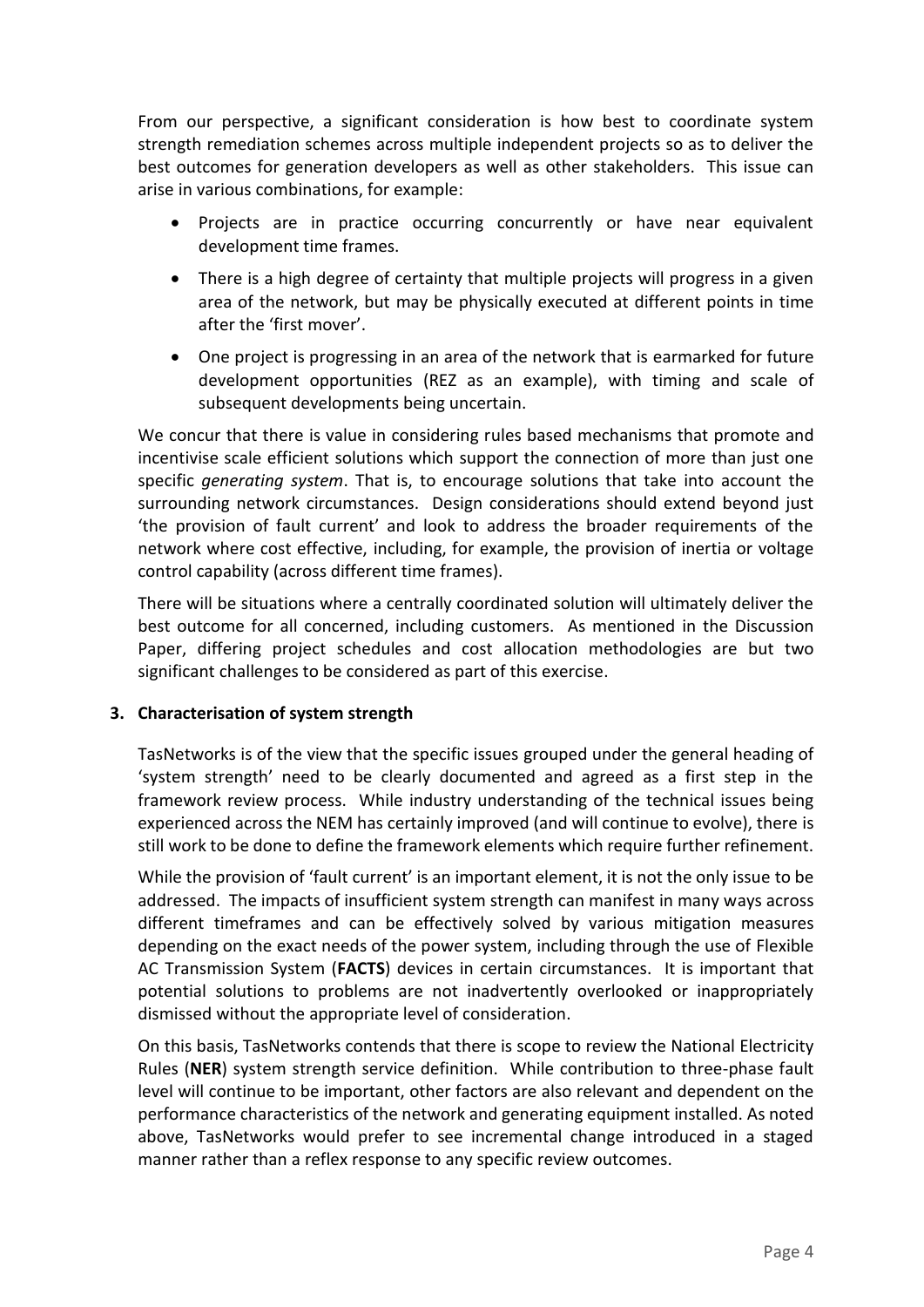It is also becoming increasingly important that alignment with international frameworks is considered. While Australia has been at the forefront of a number of technical challenges, they are not unique to the NEM, with a variety of solutions (both technical and market developments) being actively progressed elsewhere in the world, thereby providing valuable learning opportunities. Reference [1] provides useful insight to contemporary thinking including the most important attributes of system strength in the context of the European power system.

TasNetworks sees benefit in the AEMC establishing an 'expert panel' to work through the characterisation of system strength in a collegial environment. This approach is likely to be more efficient than publishing further discussion material and then seeking written submissions.

# **4. Application of markets to system strength**

At this point in time, TasNetworks has reservations related to:

- Attempts to commoditise all system strength services. In TasNetworks' view, synchronous generators dispatched in the energy market should not be compensated for a service that is delivered without additional operating cost and is an inherent part of the equipment's normal operating characteristics.
- Implementation of centralised, co-optimised markets for the provision of system strength through AEMO's National Electricity Market Dispatch Engine (**NEMDE**). Some of TasNetworks' practical experiences with managing minimum fault levels through dispatch constraints are:
	- o Formulation of dispatch constraints which properly describe the physics of system strength and related equipment limitations is very difficult. Determining a meaningful relationship between system security and an incremental change in dispatch outcome (described in terms of a delta MW change) may not be possible, e.g. reducing the MW output of inverter based resource (**IBR**) may not address the system security issue if the underlying issues are driven by IBR status (online or not).
	- $\circ$  Depending on how constraints are formulated, the 'binary, lumpy' nature of providing additional system strength can result in very large changes in the energy market, i.e. there may be a significant difference between a binding constraint condition and the counterfactual outcome. The potential dispatch volatility that this could create is a matter for consideration.
	- $\circ$  Neither of these issues are addressed by simply introducing synchronous machine status into the co-optimisation process. It is anticipated that operationalising constraints of this nature will be difficult, raising the question as to what alternative solutions may be more appropriate.
- For the purposes of transparency, TasNetworks does contend there is scope to co-optimise the dispatch of *inertia network services* through NEMDE. The relationship between the generation output of IBR (MW), contingency size (MW), interconnector flows (MW), system inertia (MW.s) and the resulting rate of change of frequency (ROCOF) are much easier to determine and are less affected by the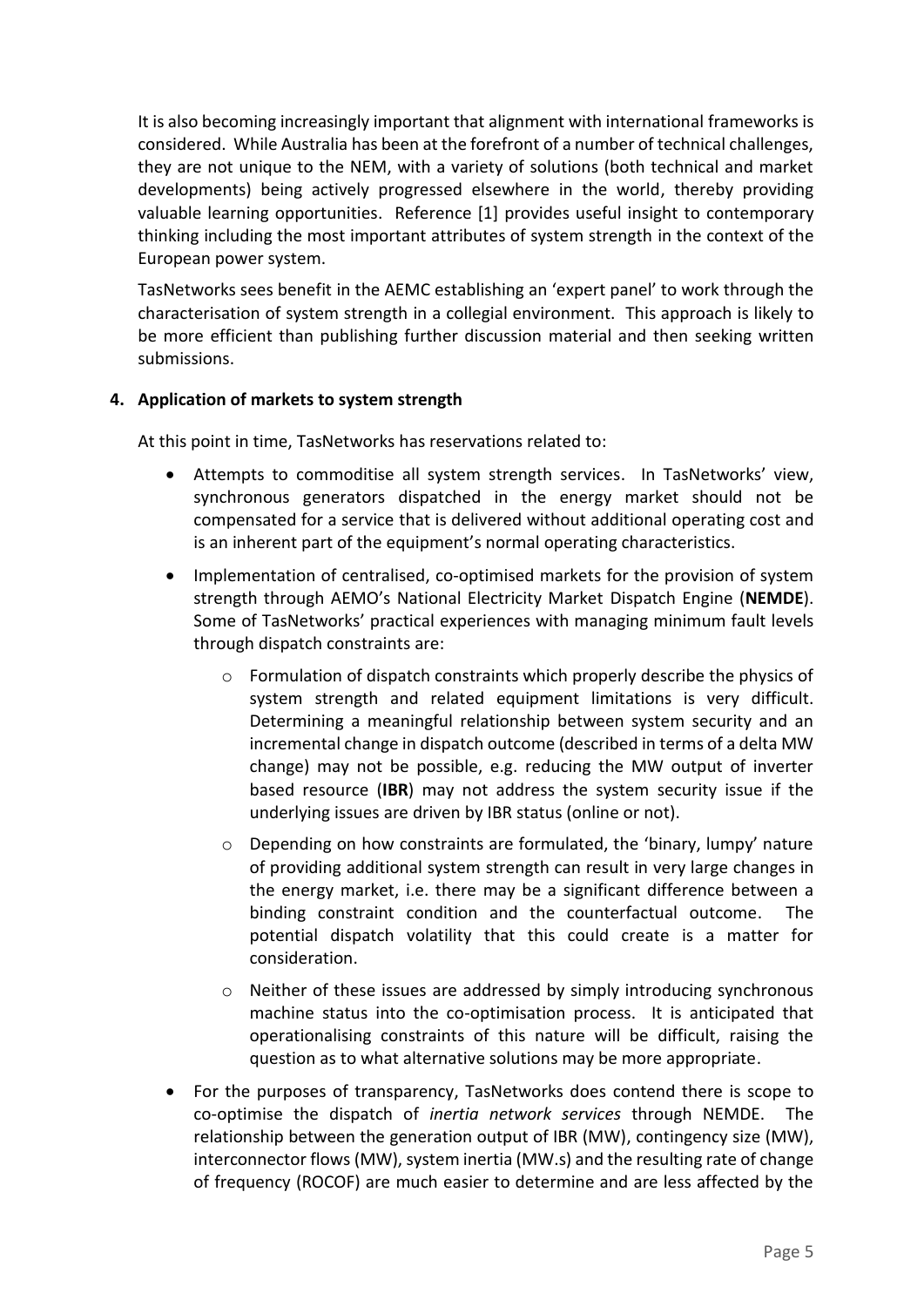issues described above for system strength if the constraint formulation is well considered.

Preparation of updated ROCOF limit advice for Tasmania to reflect this position is a work in progress at the current time.

Regardless of the ability to commoditise services or not in an operational environment, TasNetworks is not in favour of relying on markets to deliver essential levels of system strength and inertia (as depicted by the green area in Figure 3.3 of the Discussion Paper). Amongst our concerns is that in many circumstances the number of potential suppliers of these services will be limited. Taking into account the locationally specific nature of some services there may be only be one provider, which makes a market process sub-optimal. Our preference is to use contracts or similar instruments to guarantee access to specific reserves which are available on-call across the contract period to supplement services inherently delivered via the energy market.

This approach is justified because it:

- Provides the necessary level of assurance that the power system can be secured on a continuous basis across a broad range of operating conditions.
- Enables locational aspects of system strength to be more easily managed in real time.
- Should contribute to more predictable and transparent network operating costs, with market volatility being a significant potential issue (as demonstrated by FCAS costs in South Australia in recent years).
- Encourages existing and potential new service providers to invest in solutions knowing that stable period contracts are available to help justify capital expenditure, whether this is for new installations, funding retrofits to existing plant to increase capability, or simply maintaining existing capability to satisfy reliability and availability targets.

TasNetworks' most recent activities to address both system strength and inertia shortfalls (as declared by AEMO in November 2019) have applied the following principles:

- An ongoing reliance on synchronous generators normally dispatched through the energy market to provide their inherent capabilities for free.
- Address shortfall conditions through one or more of the following credible solutions:
	- o Consideration of contracts with appropriately located generators offering synchronous condenser and/or minimum load running capabilities.
	- o Consideration of network investment where existing generation or synchronous condenser capabilities are insufficient, inappropriately located to efficiently provide the necessary levels of support, or prohibitively expensive to operate when needed.

In determining the final mix of solutions, the overarching principle of least cost has been applied as per the existing rules requirements.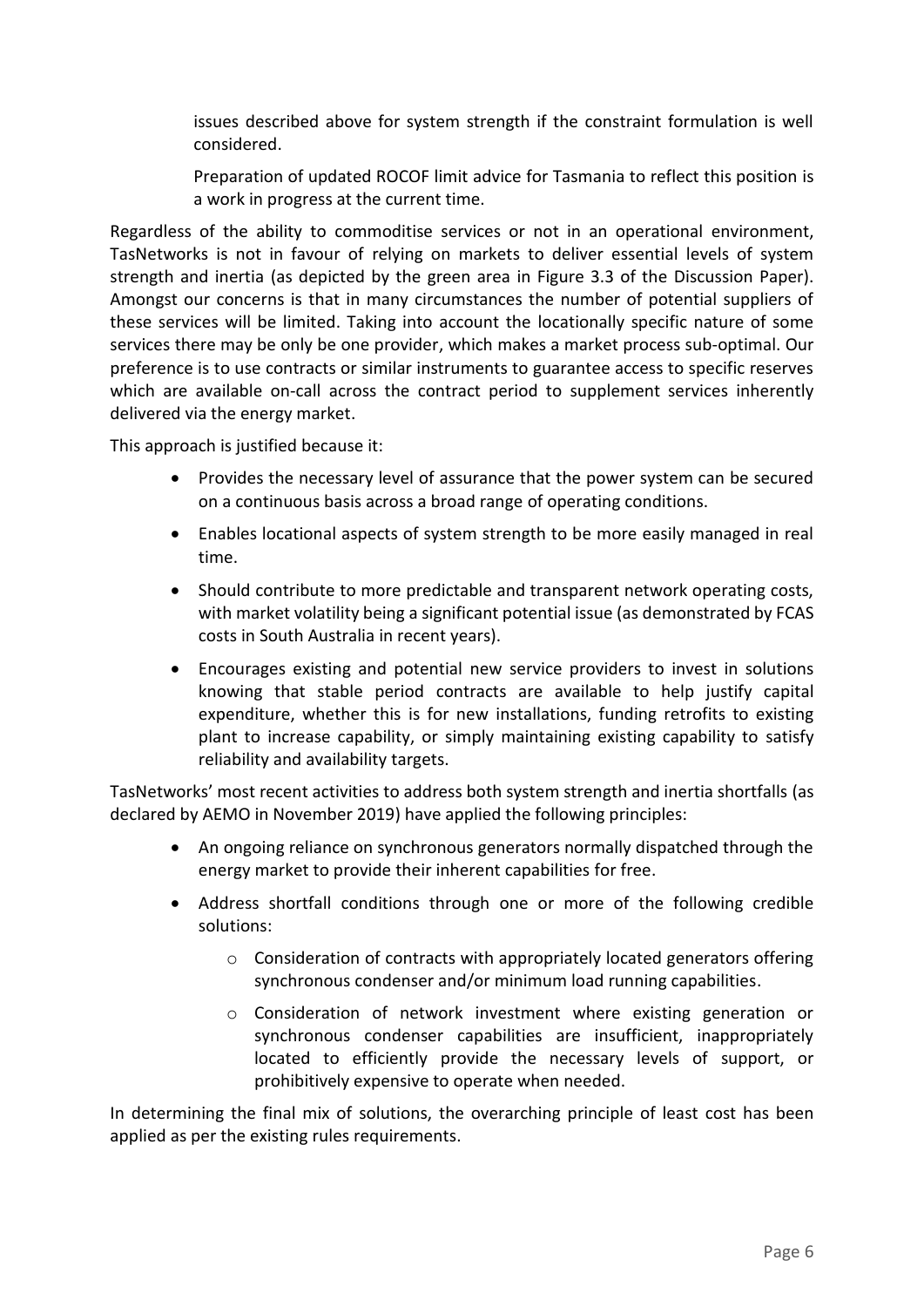In understanding the generation dispatch combinations which give rise to shortfall conditions, our analysis has concluded that in the Tasmanian region, system inertia is likely to be the dominant metric. That is, if synchronous inertia is maintained above the *secure operating level of inertia*, then system strength requirements (fault levels) will in many cases be satisfied without further action or will only require a minor 'top-up'. Being a synchronous island with a good geographical distribution of synchronous generating units, there is a more direct relationship between inertia and fault levels. This makes the situation somewhat easier to manage than when inertia can be provided from other remote regions across AC interconnectors without the corresponding system strength provisions.

# **5. Evolving system strength frameworks**

The model proposed by the AEMC based on Plan, Procure, Price and Payment is supported by TasNetworks with a caveat that one additional component be added.

TasNetworks recommends that 'Process' be added into the mix at step two to address practical implementation issues like:

- Is the cost and complexity of implementing the plan actually worth the effort? Consider trade-offs between what might be seen as ideal versus what is practical.
- How can the plan be operationalised, i.e. how can it be made work in the real power system taking into account normal day to day control room activities and the inherent limitations of NEMDE?
- What operational tools would we need to make the plan work? What feedback from the network (measurements) and/or real time analysis capability would be needed to execute the plan successfully?

Process is considered an important inclusion in the mix given that the complexity of operationalising certain solutions may simply render them impractical. As highlighted by the AEMC, system strength is already a complex issue and it is important that solutions do not become unwieldy.

# **6. Potential models**

Given the detailed discussion associated with the four models presented, TasNetworks will refrain from offering comments on each.

Our view is that the likely end solution will be a hybrid, with a significant bias toward the centrally coordinated model. As alluded to above, there are elements of the market based de-centralised approach that may prove to be practical and appropriate for implementation, especially for the management of system inertia (treated here as another element of system strength for all practical purposes).

There may also be elements of the access standard model that are worthy of consideration, including a potential revisit of minimum short circuit ratio (**SCR**) requirements as part of NER Schedule 5.2 (Conditions for connection of generators).

TasNetworks contends that a holistic review is needed which maintains a focus on the four key outcomes described for the NEM as part of the Finkel Review, being increased security, future reliability, rewarding consumers and lower emissions. As a result, the aim should be to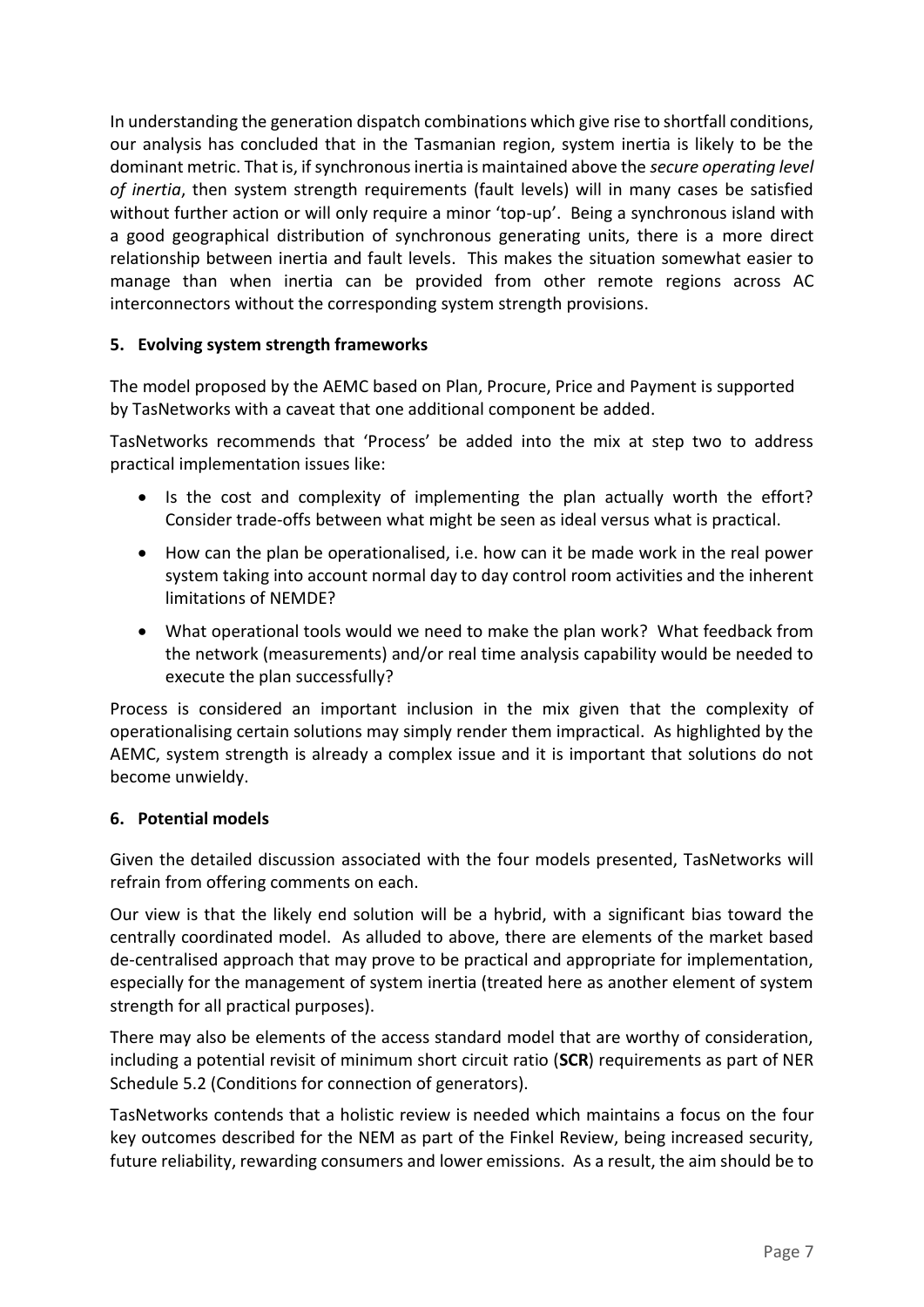identify whatever elements work best together to deliver the most efficient and economic outcomes for all stakeholders.

On the basis that system strength is a necessary pre-condition to meet a range of network performance standards it is TasNetworks' view that regardless of the model chosen system strength should be considered a network service.

### **7. Summary of current situation and potential enhancements to framework**

By linking the various ideas together, TasNetworks has been working towards the following solution which we believe is supported by the existing system strength framework. The current situation is considered workable and manages power system security in a rules compliant fashion.

TasNetworks does acknowledge however that refinement to the framework would be beneficial, with the key issues for Tasmania reiterated from the above discussions.

**Opportunities to examine** 

| <b>Existing situation</b>                |                                                                                                                                                                                                                                                                                                                                                                        | <u>opportannaes to examine</u><br>during AEMC framework review |                                                                                                                                                                                                                                                                                                                                                                                                                                                                                     |
|------------------------------------------|------------------------------------------------------------------------------------------------------------------------------------------------------------------------------------------------------------------------------------------------------------------------------------------------------------------------------------------------------------------------|----------------------------------------------------------------|-------------------------------------------------------------------------------------------------------------------------------------------------------------------------------------------------------------------------------------------------------------------------------------------------------------------------------------------------------------------------------------------------------------------------------------------------------------------------------------|
| <b>Upper limit of network capability</b> |                                                                                                                                                                                                                                                                                                                                                                        |                                                                |                                                                                                                                                                                                                                                                                                                                                                                                                                                                                     |
| $\bullet$                                | <b>Relief of constraints</b><br>ROCOF constraint equations optimise semi-<br>scheduled IBR and HVDC output as limited by<br>actual system inertia.<br>Very limited number of fault level constraints<br>(specific circumstances only).<br>No requirement for TasNetworks to utilise<br>contracted services to increase network capability<br>(to relieve constraints). |                                                                | Examine the co-optimisation of inertia network<br>services within NEMDE to relieve ROCOF constraints,<br>i.e. increase dispatched inertia if market benefit<br>exists. Who pays? Where does market benefit reside<br>(Tasmania or elsewhere)?<br>Rather than real time co-optimisation for system<br>strength, consider contracting arrangements similar<br>to existing NSCAS arrangements (if additional support<br>is needed beyond 'do no harm' provisions). Again,<br>who pays? |
| $\bullet$<br>$\bullet$                   | <b>Secure operation</b><br>Inherent contributions from generators operating<br>in the energy market remain available for free.<br>Contracted services provide additional system<br>strength and inertia support to satisfy security                                                                                                                                    |                                                                | Increased resilience to non-credible operating<br>conditions presently not considered. Has resulted in<br>increased reliance on emergency frequency control<br>schemes with more potential for severe, high<br>consequence network events.                                                                                                                                                                                                                                          |
| $\bullet$                                | requirements with limited margin for unknowns or<br>unanticipated events.<br>Local system strength requirements specific to<br>new generating systems addressed by existing 'no<br>harm' provisions.                                                                                                                                                                   |                                                                | Ability to coordinate remediation schemes to deliver<br>the most technically suitable and economic solution<br>is challenging and not well defined.<br>Improved planning and forecasting of future<br>requirements to assist with strategic decision making.                                                                                                                                                                                                                        |

#### **8. Distribution network considerations**

To the best of TasNetworks' knowledge, system strength is not currently presenting as a technical limitation in the Tasmanian distribution network. For reference, Tasmania currently has just over 160 MW of rooftop solar PV installed (as at the end of April 2020).

It can be noted that during the process of determining the number and location of fault level nodes within the Tasmanian transmission network, as well as the corresponding minimum secure fault levels, TasNetworks considered the historical minimums calculated and published for these locations as part of previous Annual Planning Reports (**APR**). It was known that the published minimum fault levels had been used as a starting point for downstream grading of